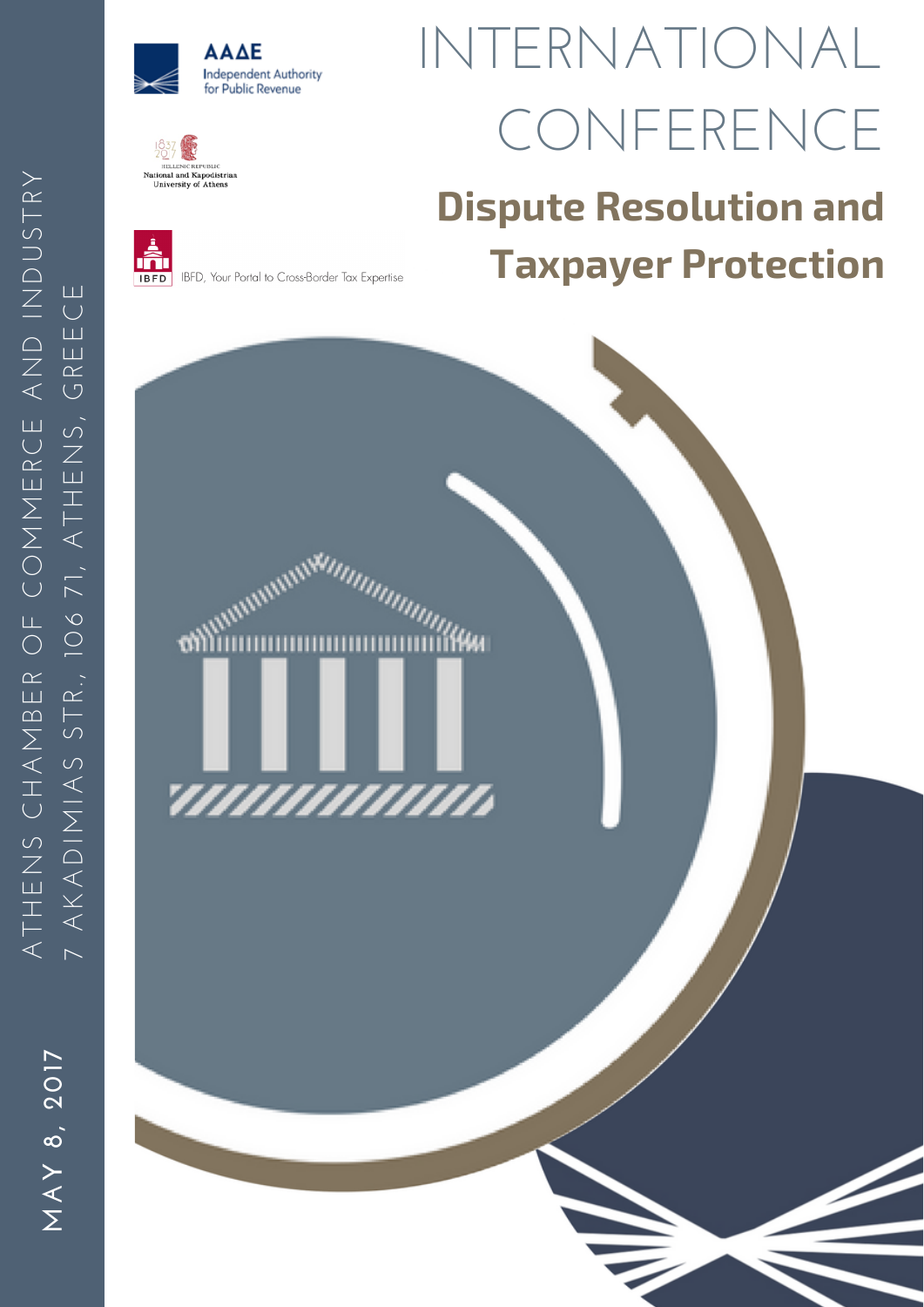# PROGRAM

issu

**09:00-09:30 Registration 09:30-09:45 Salutation**

**Euclid Tsakalotos**

Minister of Finance

**Constantine Michalos**

President of Institute for Arbitration and Alternative Dispute Resolution, Greece

## **George Gerapetritis**

Director, Department of Public Law, University of Athens Law School

# **09:45-10:00 Welcome remarks**

# **George Pitsilis**

Governor, Independent Authority for Public Revenue (IAPR)

# **10:00-11:30 Panel I**

**Developments in Greece: Administrative Dispute Resolution and the Mutual Agreement Procedure (MAP) in cross border cases**

### **Moderator Alexandros Karagiannis**

Vice President of the Legal Council of State, Head of the Bureau of the Legal Council of State, IAPR

# **Panelists Timos Papadopoulos**

Director of the Dispute Resolution Unit, IAPR

*The administrative dispute resolution mechanism: The Dispute Resolution Unit of the IAPR*

# **Lydia-Elisavet Sofrona**

Director of Legal Services, IAPR

*Legal issues in the appl ication of the Mutual Agreement Procedure for the resolution of multijurisdictional tax disputes in Greece*

# **Odysseas Pylalis**

Director of International Economic Relations, IAPR *Practical aspects of the Mutual Agreement Procedure*

# **11:30-12:00 coffee break**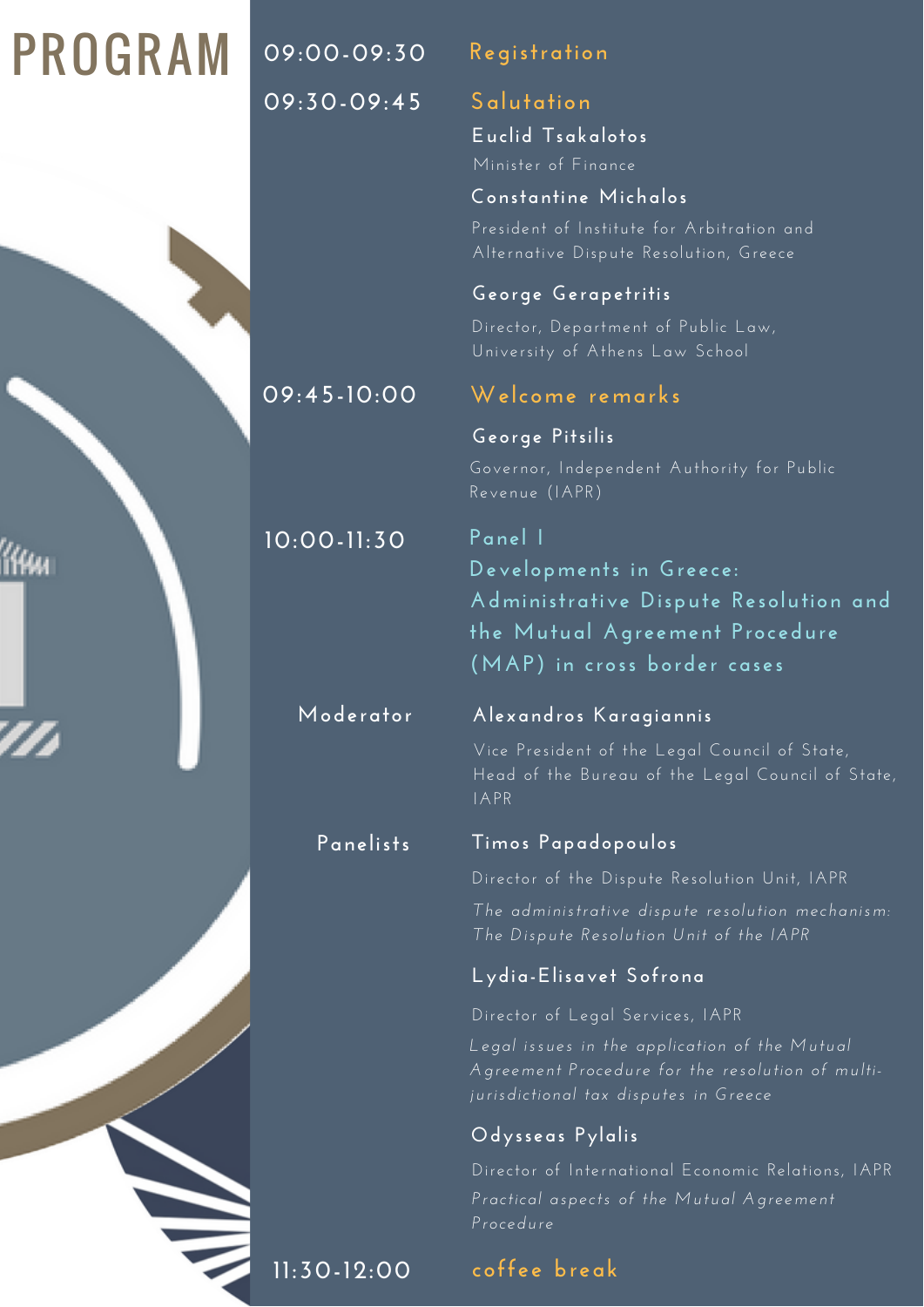# PROGRAM

**12:00-13:30 Panel II**

**Dispute resolution and taxpayer protection: the international framework**

**Moderator Prof. Theodore Fortsakis**

University of Athens Law School

**Panelists Andreas Tsourouflis**

Lecturer on Public Law, University of Athens Law School *The EU Arbitration Convention*

## **Katerina Perrou**

Legal Counsel, IAPR, Postdoctoral Research Fellow, IBFD, University Assistant, University of Athens Law School

### *Taxpayer protection under the ECHR*

**Sandra Knaepen** Head of the Mutual Agreement Procedure Unit at CTP, OECD *Dispute resolution and Protection of taxpayer rights: The OECD Perspective*

# **13:30-14:30 lunch break**

**14:30-16:00 Panel III Dispute resolution and taxpayer protection: a comparative overview**

**Moderator Honorable Vassilios Skouris**

Former President of the European Court of Justice

**Panelists Nina Olson**

US Taxpayer Advocate *The US Tax Payer Bi l l of Rights*

## **Pasquale Pistone**

Academic Chairman, IBFD, Professor of International and European Tax Law at WU University of Salerno

*Protection of taxpayer rights in the EU*

**Andreas Pottakis** The Greek Ombudsman *Protection of taxpayers in Greece: the Ombudsman experience*